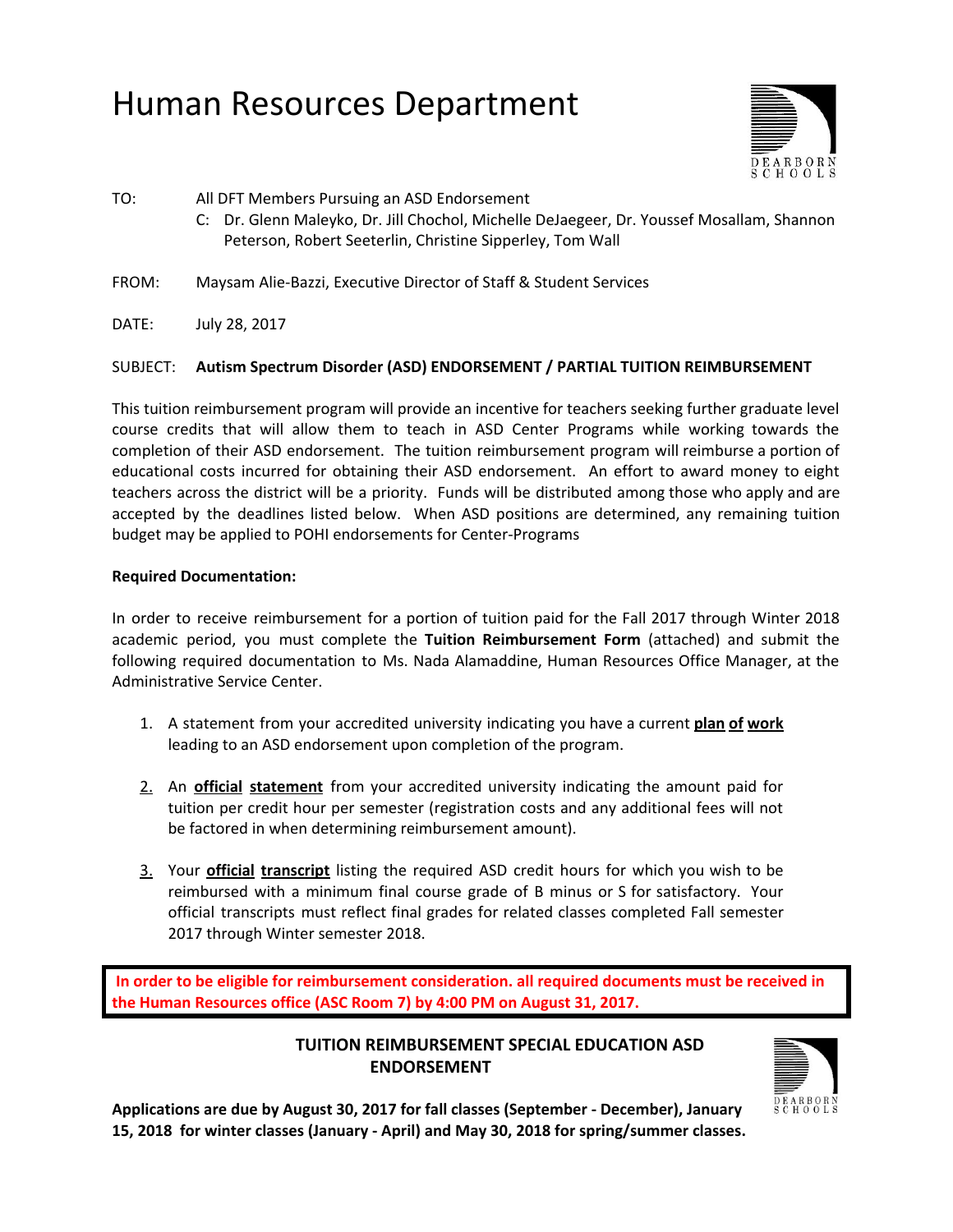#### **Eligibility**

- 1. Participants must be a current part-time or full-time employee as a Dearborn Public Schools Teacher.
- 2. Participants must have no less than "effective" evaluations over a two year period and a recommendation from their current principal/supervisor.
- 3. Participants must submit a Graduate Level Special Education Endorsement Course Work Plan indicating the necessary courses and supervision requirements to complete the endorsement, including estimated dates and completion costs.
- 4. Participant must agree to continue employment with Dearborn Public Schools in an ASD center-program while completing the requirements and for **three consecutive school years in an ASD position** following completion of the endorsement. Tuition reimbursement recipients who fail to teach in an ASD position with Dearborn Schools for three consecutive years are required to reimburse the District immediately. If District demand for ASD positions decreases, and as a result the Participant cannot meet this three year requirement, an Executive Director will override the penalty regarding reimbursement to the District by the unit member.
- 5. Participants must make continuous progress, which means earning a minimum of six credit hours between August 31st of the current year and September 1st of the following year, on the required coursework toward their ASD Special Education endorsement. The endorsement must be completed within three years. These requirements are established by the Michigan Department of Education - "Policy, Criteria, and Procedures for Special Education Teacher Approval Temporary and Continuing."

#### **Program Guidelines**

1. A maximum of eight teachers within the Dearborn Federation of Teachers bargaining unit will be approved each year for the ASD Tuition Reimbursement Program on a first come, first serve basis for eligible employees; serving first those in a program and enrolled from the previous year. Fully-completed and accurate applications and required documentation must be emailed to Beth Ehrenberg in the Special Education office. The date and time of the email will be used to identify the first eight participants. If eight DFT unit members do not apply for the program, the District may offer this tuition reimbursement program to new teaching applicants who agree to pursue an ASD endorsement.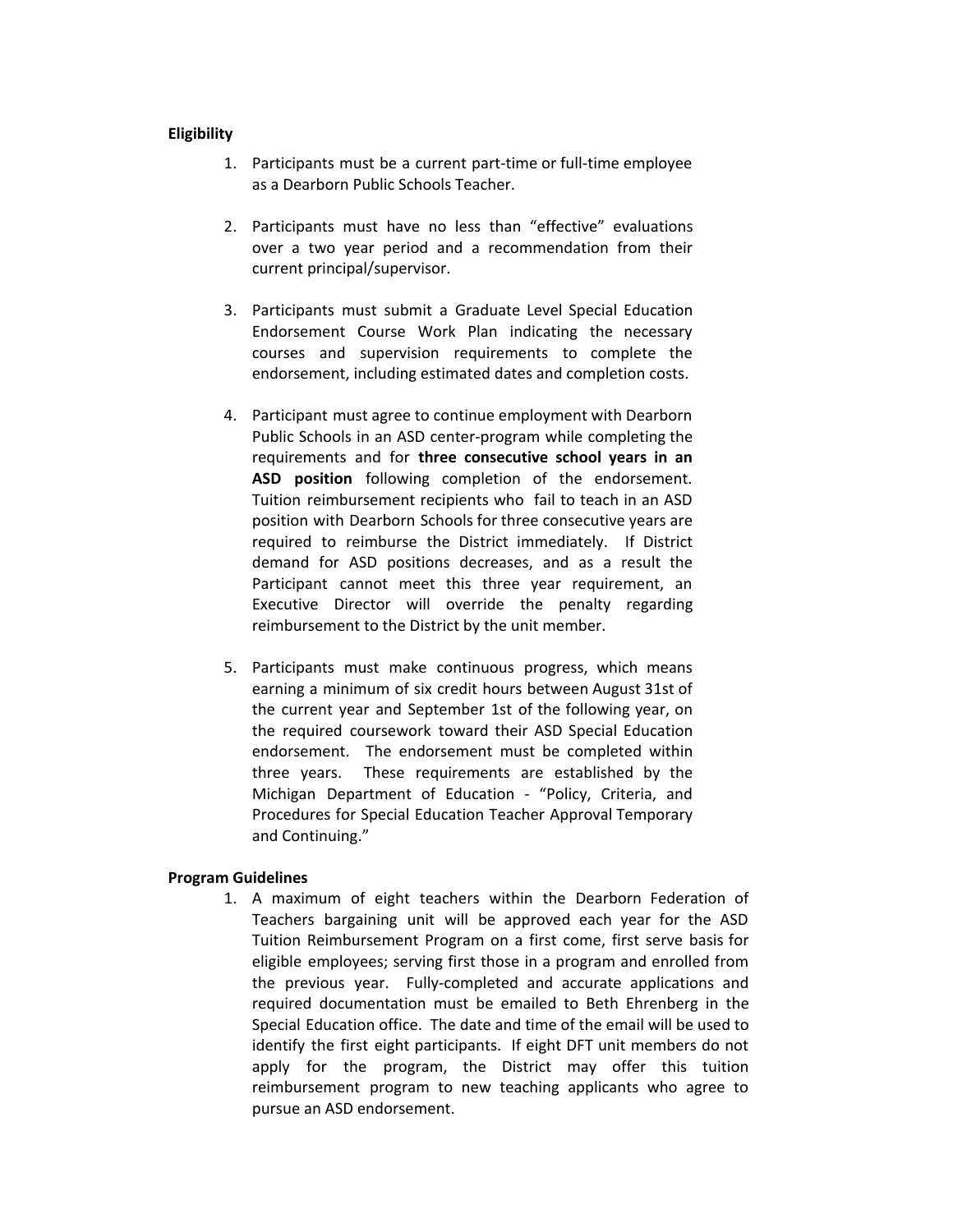- 2. Reimbursement will be for tuition for graduate level courses necessary for completion of the ASD teaching endorsement. Courses must begin in the upcoming semester of the application year. Books, materials, and exam fees are not covered by the tuition reimbursement program.
- 3. Employees who are accepted into the program will be eligible for reimbursement for up to three years from the start of courses. Any participant who does not complete the requirements of the endorsement program in three years must reapply and will be considered only if no other eligible employees apply and are accepted into a similar reimbursement program.
- 4. Employees may request reimbursement of up to \$700 per credit hour for up to nine credit hours per year (start of course signifies start of "year") for up to three years. Funds do not carry over from one year to the next.
- 5. Participants will be reimbursed for classes passed with a grade of B minus, S for satisfactory or higher. A copy of the tuition bill and an official grade report or transcript indicating successful completion of coursework or exam must be received within 30 days of completion of course or exam.
- 6. Reimbursement cannot exceed the amount actually paid by the employee.
- 7. If you do not meet the eligibility requirements for ASD tuition reimbursement, you will not receive tuition reimbursement.